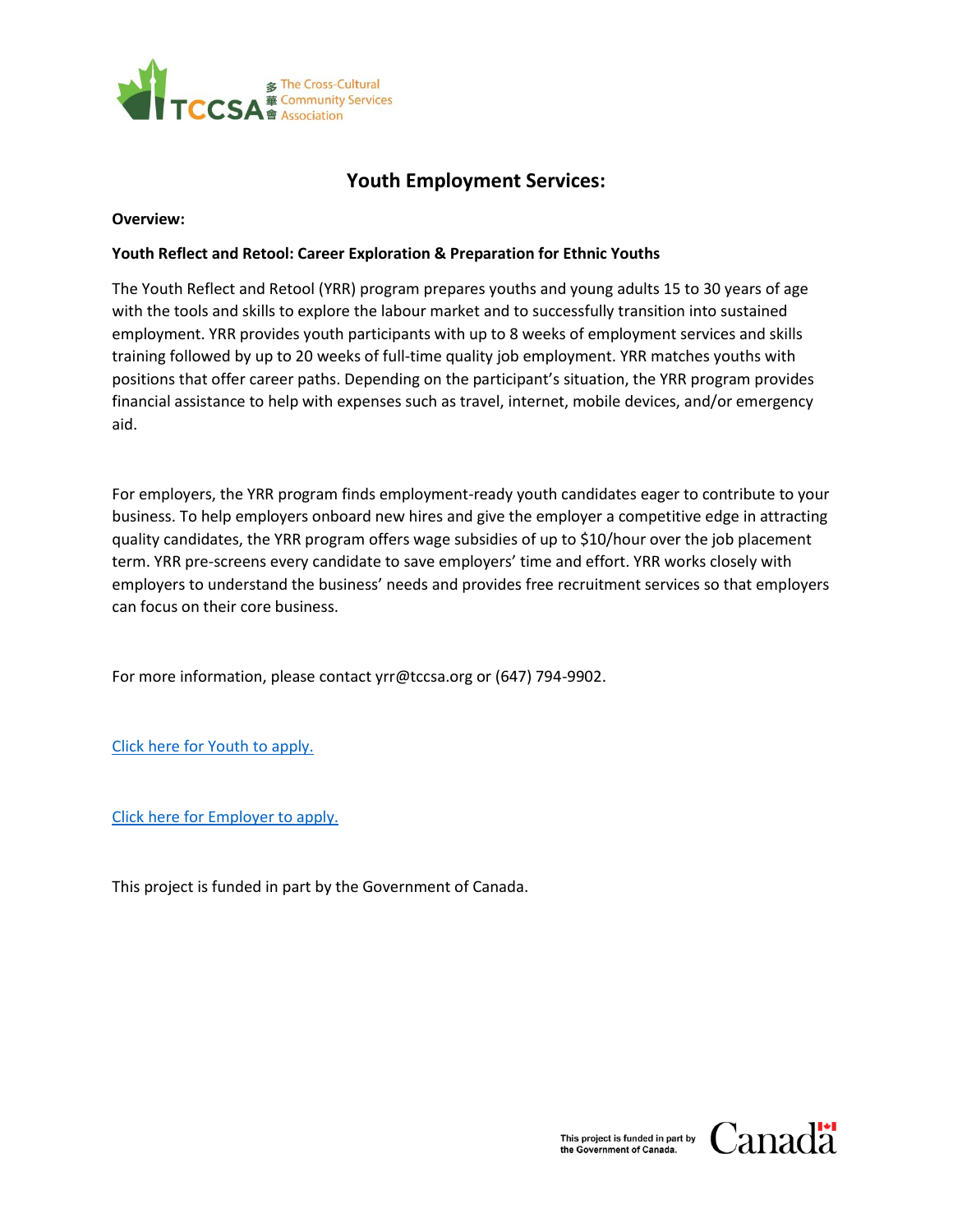

## **Are you a youth looking for quality job?**

#### **Eligibility**

You are eligible to join the YRR program if you are:

- 15 to 30 years of age inclusive,
- A Canadian citizen, a permanent resident, or a protected person,
- Legally eligible to work in Canada, and
- Live in the Greater Toronto Area.

Priority is given to youths facing barriers to employment, such as cultural, language, disability, mental health, and/or vulnerability barriers.

#### Youth Employment Preparation Services & Skills Training

Through workshops, webinars, 1-1 counselling and coaching, you will gain:

- Knowledge of the job market and career options
- Resume and cover letter writing, and interview skills
- Understanding of workplace culture and expectations
- Personal career plan and goals

Career and job specific skills training are offered:

- Workplace transferrable skills, including communication skills, time management, teamwork
- Certifications such as Smart Serve, Safe Food Handling, Working At Heights, CPR/First Aid

## Quality Employment Opportunity

- You will be matched with employers for job placement over a period of up to 20 weeks. You will spend on average 35 hours per week gaining real world work experience and earning above minimum wage salaries.
- Throughout the employment period, YRR provides ongoing support, mentorship, and coaching to you. As well, the program works closely with the employer to promote job retention, and future employment opportunity and career growth.